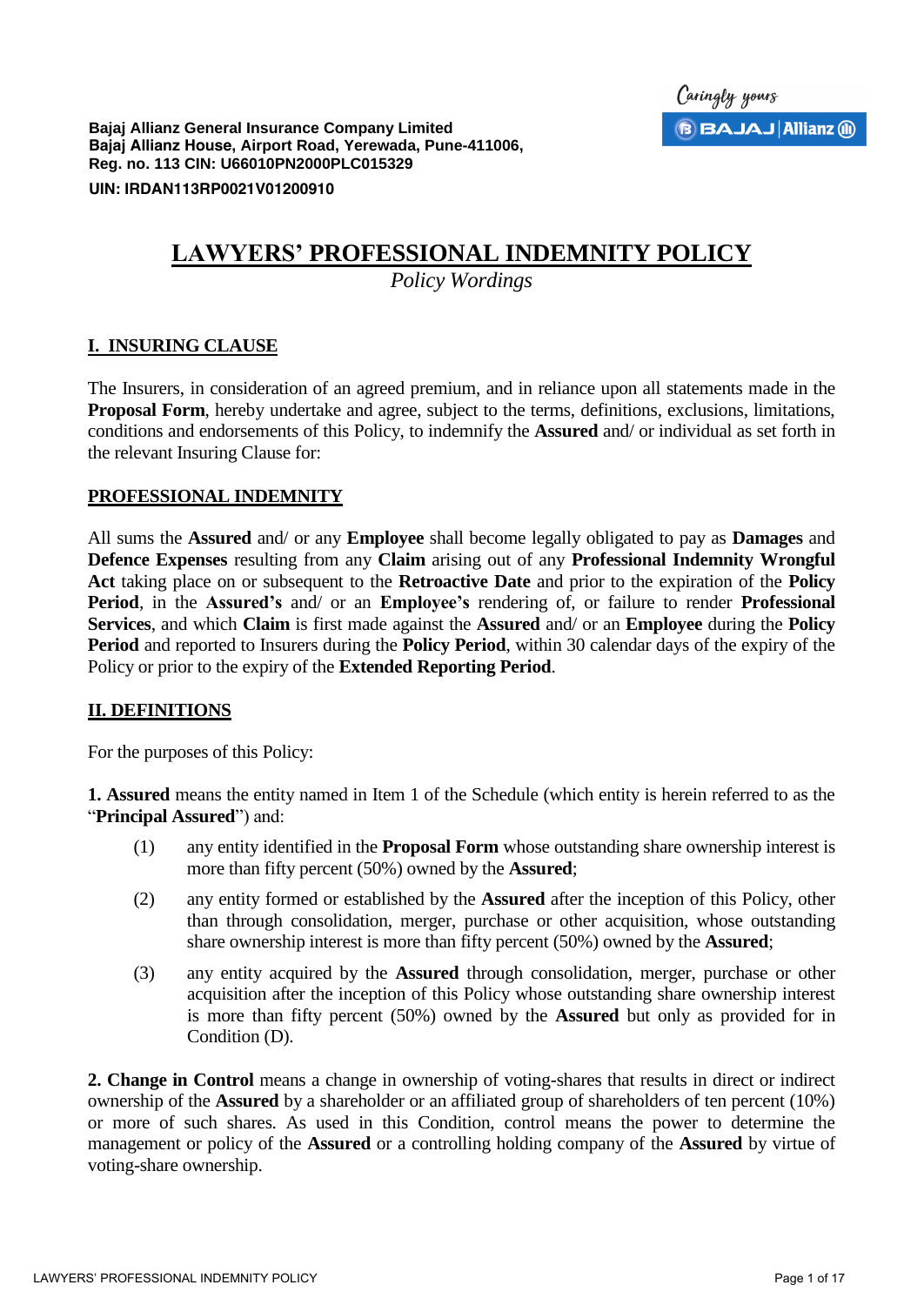

**3. Claim** means a written demand upon the **Assured** and/or any individual covered under the relevant Insuring Clause, for compensation, damages, money, services or other restitution. A demand shall include, but shall not be limited to, any summons or paper instituting suit or arbitration or other civil or administrative proceedings against the **Assured** or such individual. All **Claims** arising out of the same or related acts, errors or omissions shall be deemed to be one **Claim** without regard to the number of demands, suits, proceedings, or claimants.

**4. Damages** means judgments, awards and settlements, provided any settlement is approved by Insurers, except, however, that **Damages** shall not include: (1) matters which are uninsurable under the law pursuant to which this Policy shall be construed; (2) punitive damages and any multiplication, including trebling of damages; or (3) fines, penalties imposed by law or taxes.

**5. Defence Expenses** means reasonable and necessary costs and expenses of investigation, adjustment, appraisal, defence, legal fees, litigation, arbitration, mediation and all related fees and expenses paid or incurred by the **Assured** and/or any individual as set forth in the relevant Insuring Clause with the prior written consent of the Insurers, or such costs or expenses incurred by the Insurers in the settlement, litigation, mediation, or arbitration of a **Claim** under this Policy, provided always that **Defence Expenses** do not include: (1) salary charges of employees or officials of the **Assured** or said individual, or (2) salary or administration or overhead charges, or charges of any kind or character whatsoever attributable to any in- house counsel or captive out of house counsel for the **Assured** or said individual, or (3) costs of the Insurer in investigating the claim for their own interests and or other costs in determining the applicability of indemnity under this Policy for any Claim.

**6. Employee** means any past, present or future:

- (1) natural person under a contract of service with the **Assured** and whom the **Assured** compensates by salary, wages or commissions and students and secondees whether compensated by salary, wages or commissions or not, who the **Assured** has the right to govern and direct in the performance of such service; and
- (2) director or partner of the **Assured**, but only while carrying out the **Professional Services** of the Assured; and
- (3) temporary contract labour whilst under the supervision of the **Assured** within the **Assured's** premises; and
- (4) natural person whilst working as a consultant solely for and under the supervision of the **Assured**; and
- (5) estate, heir, legal representative or assignee of any person described above, but only in the event of such person's death, incapacity or bankruptcy and only for such person's liability as otherwise covered herein

**7. Extended Reporting Period**, as set forth more fully in Condition (J), means that period of time following the expiration of the **Policy Period** for the reporting in writing by the **Assured** and/or any covered individual of **Claims** which are first made during such period arising out of acts, errors or omissions which took place on or subsequent to the **Retroactive Date** and prior to the expiration of the **Policy Period**.

#### **8. Outside Director or Officer** means: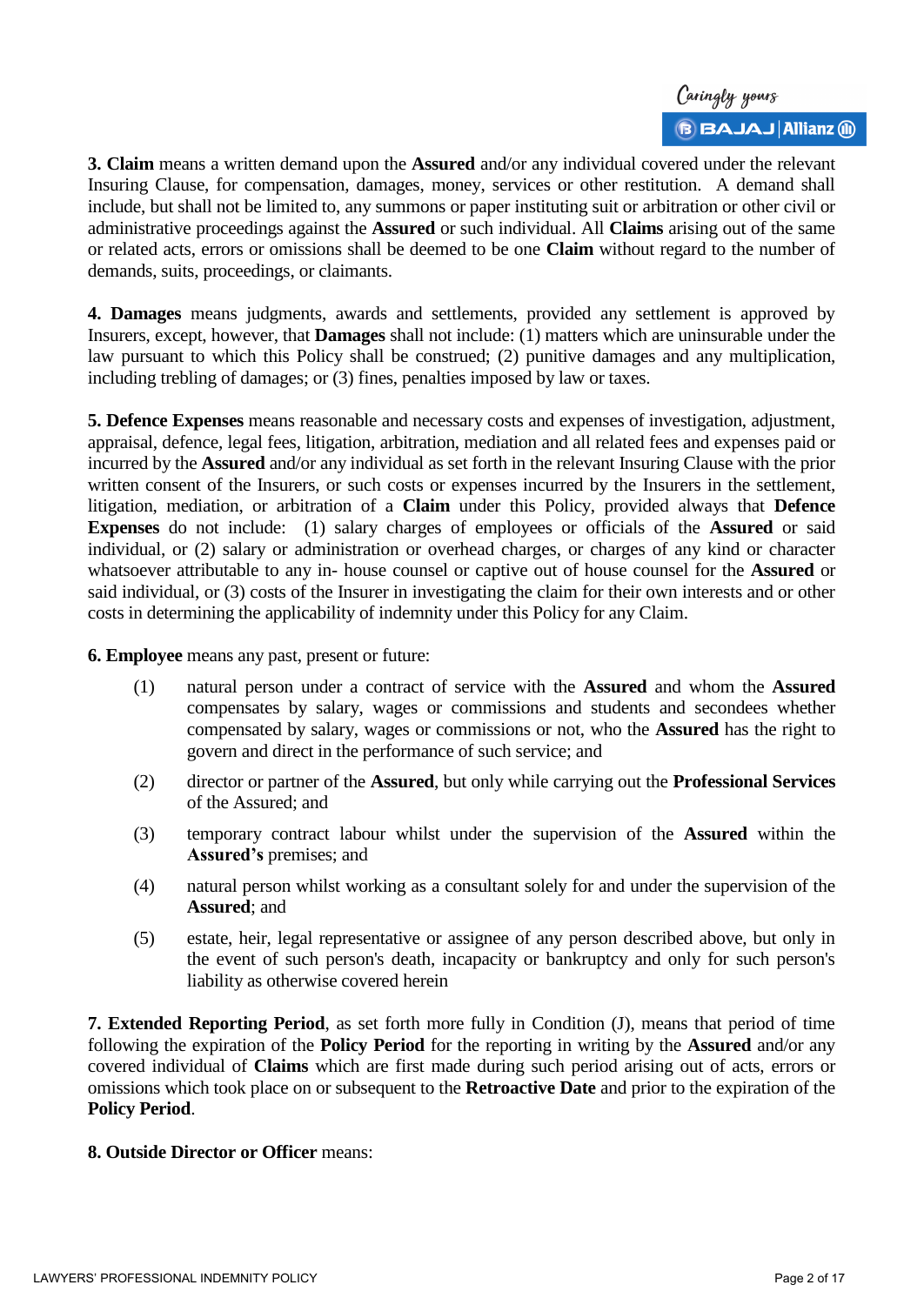- (1) any natural person or entity who was or now is a director and/ or officer of any **Outside Entity** when such position is undertaken at the request or at the order or at the direction of the **Assured**;
- (2) the lawful spouse of any individual described in paragraph (1) above, but only to the extent that such individual is a party to any **Claim** because of his or her capacity as spouse and then only for the purposes of any **Claim** seeking damages recoverable from marital community property, property jointly held by the individual and spouse, or property transferred from the individual to the spouse; and
- (3) any estate, heir, legal representative or assignee of any individual described in paragraph (1) or (2) above, but only in the event of such individual's death, incapacity or bankruptcy, and only for such individual's liability as otherwise covered herein.
- **9. Outside Entity** means any entity other than the **Assured**
- **10. Policy Period** means the period of Policy coverage stated in Item 2 of the Schedule
- **11. Principal Assured** means the entity first listed in Item 1 of the Schedule
- **12. Professional Indemnity Wrongful Act** means any actual or alleged:
	- (1) negligent act, error, omission, misstatement, misleading statement; or
	- (2) neglect or breach of responsibility, obligation, fiduciary duty, professional duty or trust; or
	- (3) unintentional breach of confidentiality or copyright; or
	- (4) libel, slander, defamation or injurious falsehood by reason of words written or spoken; or
	- (5) dishonest or fraudulent act or omission on the part of an **Employee**

# **13. Professional Services means the Assured's services as a Law Firm and as specified in the Proposal Form**

**14. Proposal Form** means the Proposal Form for this Policy bearing the date stated in Item 8 of the Schedule and other information attached thereto or furnished to Insurers which materials shall be the basis of this Insurance and are deemed to be a part of this Policy

**15. Retroactive Date** means the date specified in Item 5 of the Schedule

# **III. CONDITIONS**

# **(A) OTHER INSURANCE OR INDEMNIFICATION**

Where other insurance has been purchased by the **Assured** and/or any individual and such other insurance covers any **Claim** covered by this Policy and is for an amount exceeding the Deductible amount applicable to this Policy, then this Policy shall be in excess of and shall not contribute with such other insurance.

Notwithstanding any 'other insurance' provision contained in any other valid and collectible insurance available to the **Assured** and/ or any individual, this 'Other Insurance' provision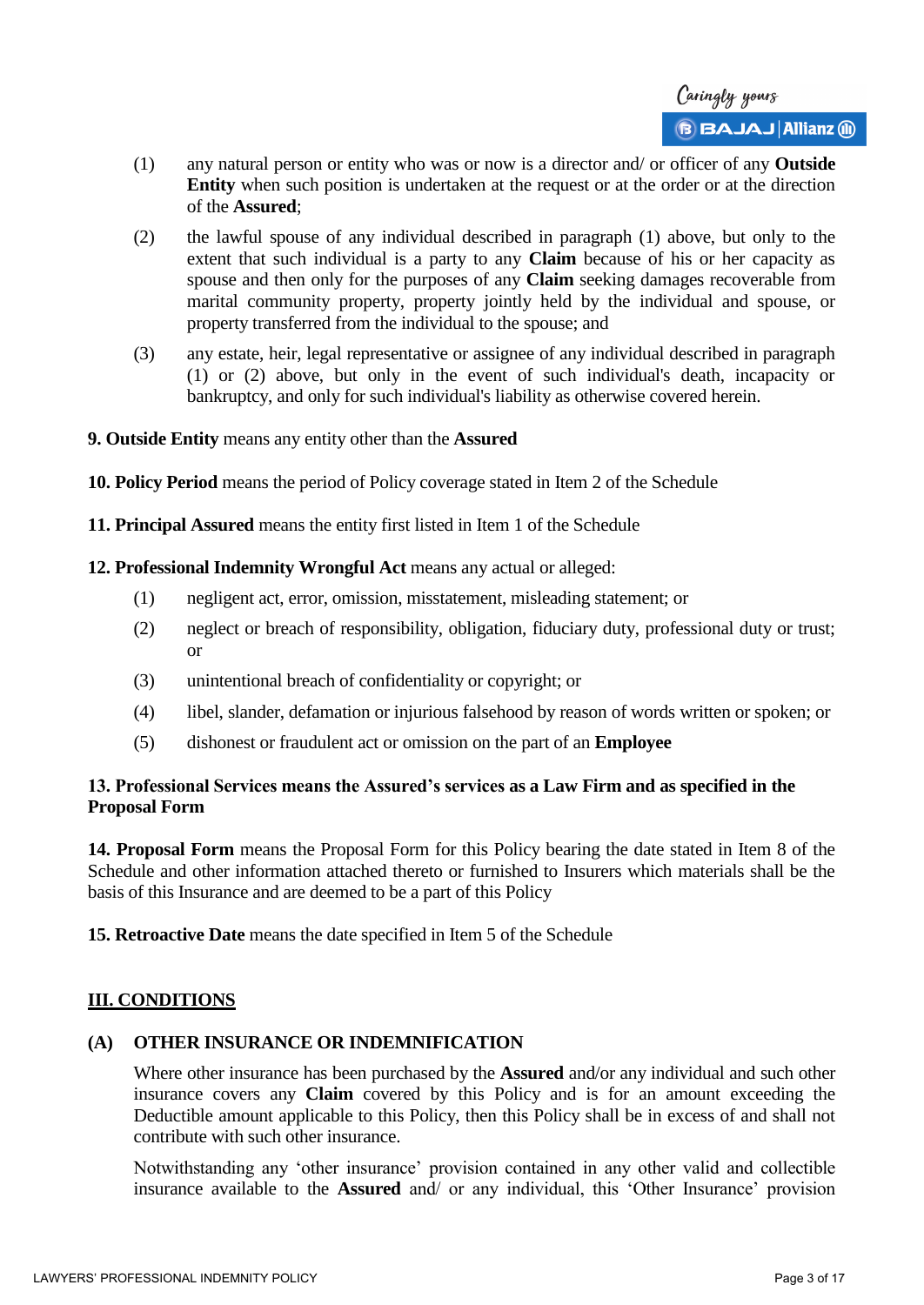contained herein is controlling and Insurers shall not make any payments under the Insurance afforded by this Policy until the Limits of Indemnity under such other insurance have been exhausted.

### **(B) CLAIMS HANDLING**

The Principal **Assured** shall give to Insurers written notice as soon as reasonably practicable, but in no event later than sixty (60) days, after any partner of the Principal Assured becomes aware of:

- (a) any act, error or omission which may reasonably be anticipated to give rise to a **Claim** against the **Assured** and/or such covered individual;
- (b) any notice, advice or threat, written or oral, that any person or organisation intends to hold the **Assured** and/or such covered individual liable; or,
- (c) any **Claim** made against the **Assured** and/or such covered individual

The written notice shall provide full particulars about the potential claim or **Claim**.

If written notice is provided pursuant to paragraph (a) or (b) above, then any **Claim** which arises out of such circumstance(s) or event(s) which is subsequently made against the **Assured** and/ or the individual covered and which is reported to Insurers in accordance with the paragraph below shall be deemed for the purposes of this Policy to have been made and reported at the time such earlier notice of the circumstances or events was provided to Insurers.

The written notice required under this Condition shall be forwarded to those identified in Item 9 of the Schedule.

It shall be the duty of the **Assured** and/ or the individual named, and not the duty of the Insurers to defend **Claims** made against the **Assured** or said individuals. However Insurers shall be entitled at their election to take over conduct in the name of the **Assured**, the defence, investigation or settlement of any **Claim** where they deem it will be in their interest to do so.

The **Assured** and/or the individual named agree to provide Insurers with all information, assistance and cooperation which the Insurers reasonably request and agree that in the event of a **Claim** the **Assured** or said individuals will do nothing that may prejudice the Insurers' position or their potential or actual rights of recovery.

The **Assured** and/ or the individual named agree not to admit to any liability or to settle any **Claim** or incur any **Defence Expenses**, or otherwise assume any contractual obligation or admit any liability with respect thereto, without the Insurers' written consent, which shall not be unreasonably withheld. Insurers shall not be liable for any settlement of a **Claim**, **Defence Expenses**, assumed obligation or admission of liability to which they have not consented. The **Assured** or said individuals shall not unreasonably withhold consent to a settlement recommended by the Insurers of any **Claim**.

If the **Assured** and/ or the individual named shall refuse to consent to any settlement or compromise recommended by the Insurers and elects to contest the **Claim**, Insurers' liability for any **Damages** and **Defence Expenses** shall not exceed the amount for which the **Claim** could have been settled plus the **Defence Expenses** incurred up to the time of such refusal, or the Limit of Indemnity, whichever is less.

# **(C) RIGHTS AND DUTIES OF THE PRINCIPAL ASSURED**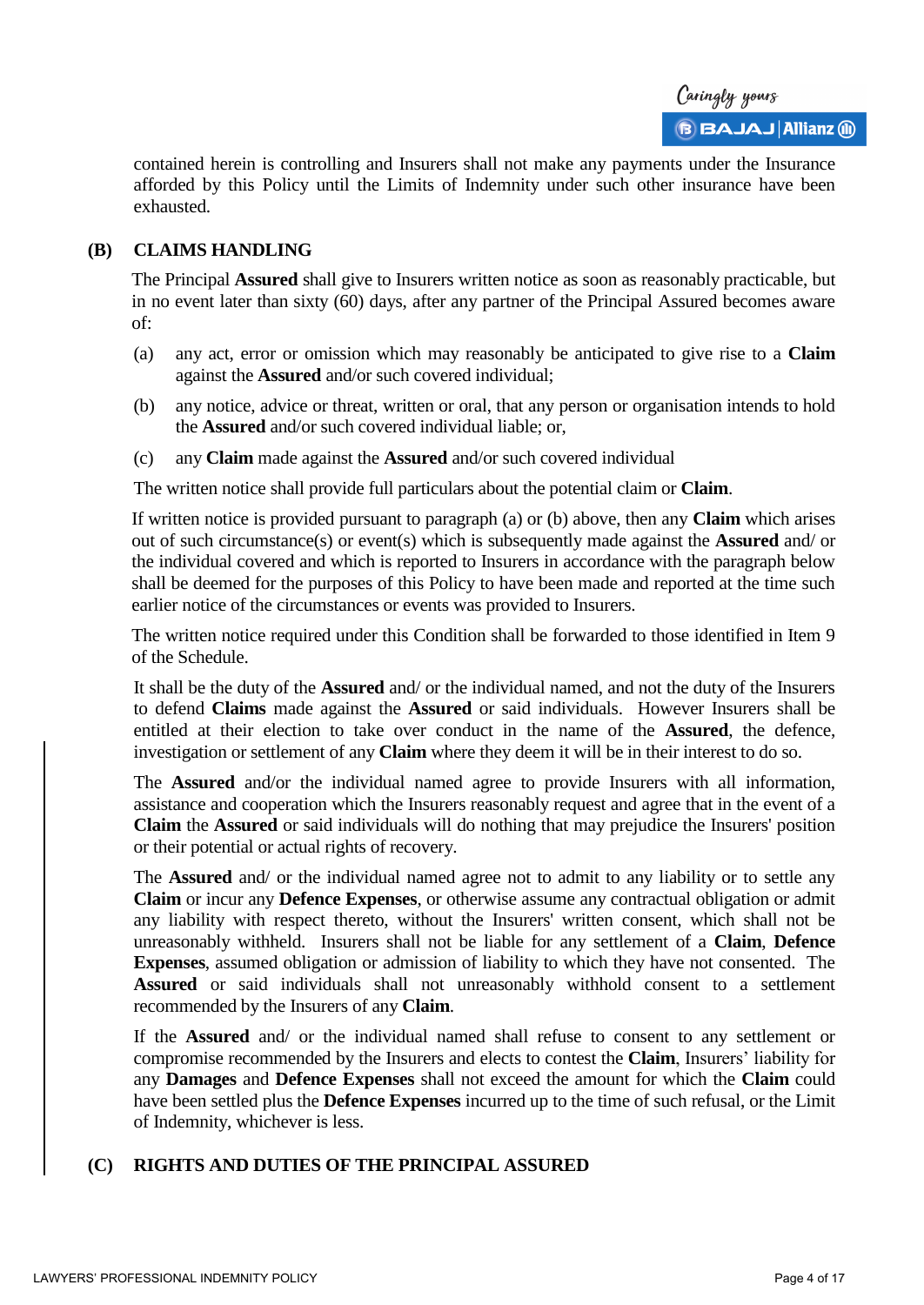

The **Principal Assured** shall act for all covered individuals and entities for all the purposes of this Policy. The **Principal Assured** represents that it is empowered by all covered individuals and entities to negotiate and agree on their behalf all amendments to the terms, conditions and limitations of this Policy. The **Principal Assured** further represents that it is empowered to receive on behalf of all covered individuals and entities all notices, including notice of cancellation, and agrees that all notices by Insurers to the **Principal Assured** shall be binding on all covered individuals and entities.

The liability of the Insurers for all **Claims** made against the **Principal Assured** and any or all covered individuals or entities shall not exceed the amount for which the Insurers would be liable had all such **Claims** been made against any one such individual or entity. Payment by the Insurers to the **Principal Assured** of **Claims** involving any covered individual or entity shall fully release the Insurers with respect to such **Claim**.

# **(D) ADDITIONAL OFFICES OR EMPLOYEES, CONSOLIDATION, MERGER OR PURCHASE OF ASSETS - NOTICE**

If the **Assured** shall, while this Policy is in force, establish any additional offices, other than by consolidation or merger with or purchase or acquisition of assets or liabilities of another entity, such offices shall be automatically covered hereunder from the date of such establishment without the requirement of notice to the Insurers or the payment of additional premium for the remainder of the **Policy Period**.

If the **Assured** shall, while this Policy is in force, consolidate or merge with or purchase or acquire assets or liabilities of another entity, this Policy shall, subject to the Policy terms and conditions, cover any **Claim** that is made after the date of transaction which arises out of an act, error or omission that:

- (1) took place or may take place in such newly acquired offices or premises subsequent to the date of such transaction, or
- (2) arose or may arise out of the assets or liabilities acquired by the **Assured** as a result of such transaction subsequent to the date of such transaction

provided that the total assets of the consolidated, merged, purchased or acquired entity is less than ten percent (10%) of the total assets of the **Assured** as declared in the last audited report and accounts, otherwise the **Assured** shall not have coverage as is afforded under this Policy unless the **Assured** shall

- (a) give the Insurers written notice of the proposed consolidation, merger or purchase or acquisition of assets or liabilities prior to the proposed effective date of such action, and
- (b) obtain the written consent of the Insurers to extend the coverage provided by this Policy to such additional offices or premises, employees and other exposures on such terms as required by Insurers, and
- (c) upon obtaining such consent, pay to the Insurers any additional premium required

# **(E) NOTICE OF CHANGE OF CONTROL**

When the Principal **Assured** learns of a **Change in Control**, it shall, within 30 (thirty) days, give written notice to the Insurers including full details.

Insurers reserve their rights to amend the terms and conditions of this Policy upon receipt of the details of the **Change in Control**.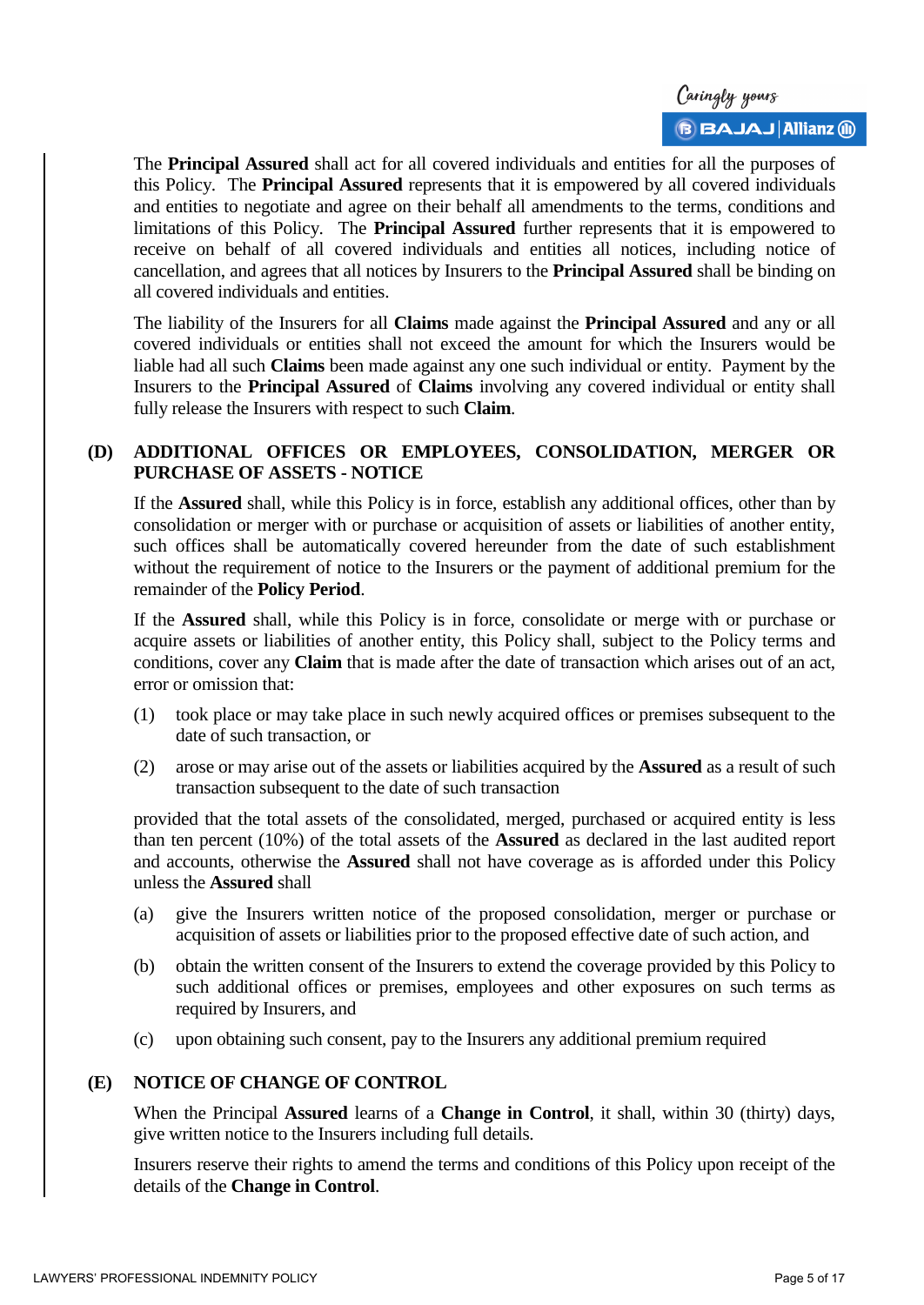

Failure to give the required notice shall result in automatic termination of coverage for any **Claim** involving a transferee, to be effective upon the date of share transfer.

#### **(F) LIMIT OF INDEMNITY**

### (1) Aggregate Limit of Indemnity

The Insurers' total liability for all **Claims** made during the **Policy Period**, including **Defence Expenses**, is limited to the Aggregate Limit shown in Item 3 of the Schedule.

The Aggregate Limit of Indemnity shall be reduced by the amount of any payment made under this Policy. Upon exhaustion of the Aggregate Limit of Indemnity, the Insurers shall have no further duty:

- (a) to indemnify the **Assured** and/ or any covered individual under this Policy for any **Claims**; and/or
- (b) to indemnify the **Assured** and/ or any covered individual for any **Defence Expenses** in connection with such **Claims**; and/or
- (c) to continue the defence of the **Assured** and/ or any covered individual, in the event of the Insurers' prior election to conduct the defence of any **Claim**, suit or legal proceedings. Upon notice by the Insurers to the **Principal Assured** that the Aggregate Limit of Indemnity has been exhausted, the **Assured** and/or any such individual shall assume all responsibility for its defence at its own cost

The Aggregate Limit of Indemnity shall not be re- established in whole or in part by any recovery affected subsequent to any payment made under this Policy.

#### (2) Multiple Assureds, Claims and Claimants

The inclusion herein of more than one covered individual or entity or the making of **Claims** suits by more than one person or entity shall not operate to increase the Limits of Indemnity under this Policy.

#### **(G) NON-CUMULATIVE COVER**

Regardless of the number of years this Policy or any succeeding policy of a like nature with the Insurers shall continue in force and the number of premiums which shall be payable or paid, the liability of the Insurers shall not be cumulative in amounts from year to year or from period to period.

#### **(H) DEDUCTIBLE**

The Insurers shall be liable hereunder, subject to Condition (F), only for the amount by which each and every **Claim** exceeds the applicable Deductible stated in Item 4 of the Schedule for the Insuring Clause applicable to such **Claim**.

The Deductible amount stated in Item 4 of the Schedule applies to each and every **Claim** made against the **Assured** or individual covered. The Deductible shall be paid by or on behalf of the **Principal Assured**, or upon the **Principal Assured's** failure to pay, jointly and severally by such other covered individuals or entities and shall be applied to the payment of **Damages** and **Defence Expenses** resulting from all acts, errors or omissions giving rise to **Claims** for which written notice is received by Insurers during the **Policy Period**. It is agreed that all **Claims** arising out of the same or related acts, errors or omissions shall be deemed to be one **Claim**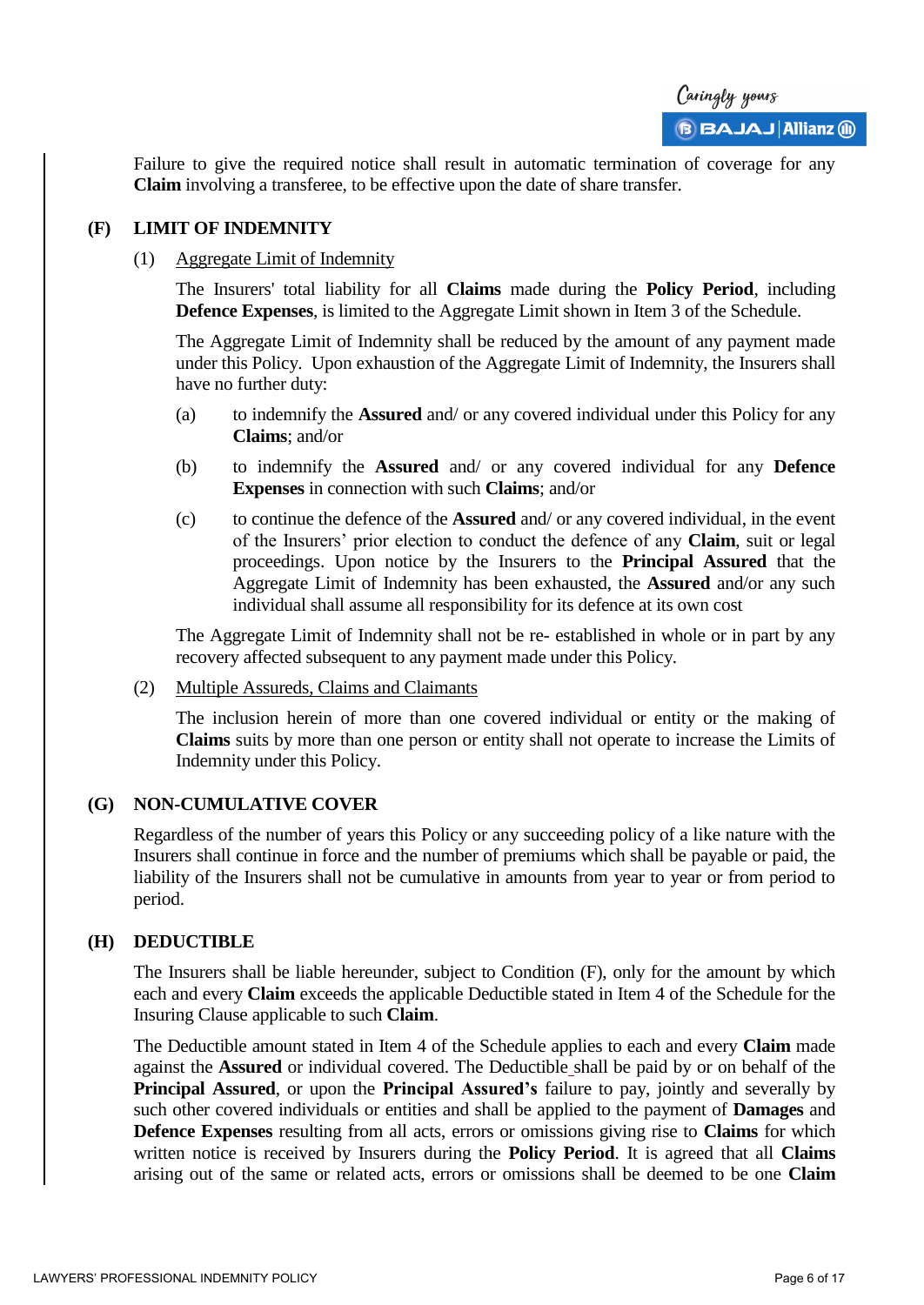without regard to the number of demands, suits, proceedings, or claimants and shall be subject to one Deductible.

The **Principal Assured** shall make direct payments within the Deductible to appropriate parties as designated by Insurers. In the event Insurers advance any payment which is the responsibility of the **Principal Assured** pursuant to the Deductible obligations, the **Principal Assured**, or upon the **Principal Assured's** failure to pay, all covered individuals and entities, jointly and severally, shall promptly reimburse Insurers for such payment.

#### **(I) CANCELLATION**

The **Assured** may at any time during the policy period have the right to cancel this Policy. In the absence of any **Claim** being reported in the **Policy Period** to Insurers and for which Insures have confirmed indemnity, such cancellation shall be subject to a pro rata return of premium.

The Insurers may cancel the Policy, from inception only in the event of non payment of premium within the agreed payment terms by giving at least 15 days written notice to the Assured, in which case such cancellation will be effective from the inception of the Policy.

# **(J) EXTENDED REPORTING PERIOD**

#### **(1)** Option to Purchase

If this Policy is cancelled or non-renewed by Insurers, then the **Principal Assured** shall have the option to purchase an **Extended Reporting Period**.

The **Principal Assured** must exercise such option within thirty (30) days after the expiration of the **Policy Period** by providing written notice to Insurers and, with the written notice, the required premium.

The coverage provided by an **Extended Reporting Period** applies to the **Assured** and any covered individual, however, the Insurers shall have no obligation to provide notice to any covered individual or entity of the availability of an **Extended Reporting Period** for such individual or entity.

It is understood and agreed that the quotation of a materially different premium and/or deductible(s) and/ or limit(s) of indemnity and/ or a change in the terms does not constitute cancellation or non-renewal by Insurers.

(2) Period of Time and Premium Charged

If the **Principal Assured** exercises its option to purchase an **Extended Reporting Period**, the period of time and the premium charged for such period shall be as set forth in Item 6 of the Schedule.

An **Extended Reporting Period** is not renewable.

(3) Limit of Indemnity

The liability of the Insurers for all **Claims** reported during an **Extended Reporting Period** shall be part of and not in addition to the Limits of Indemnity for the **Policy Period** as set forth in Items 2 and 3 of the Schedule. In accordance with Condition (F), the limits available during an **Extended Reporting Period** may have been reduced by payments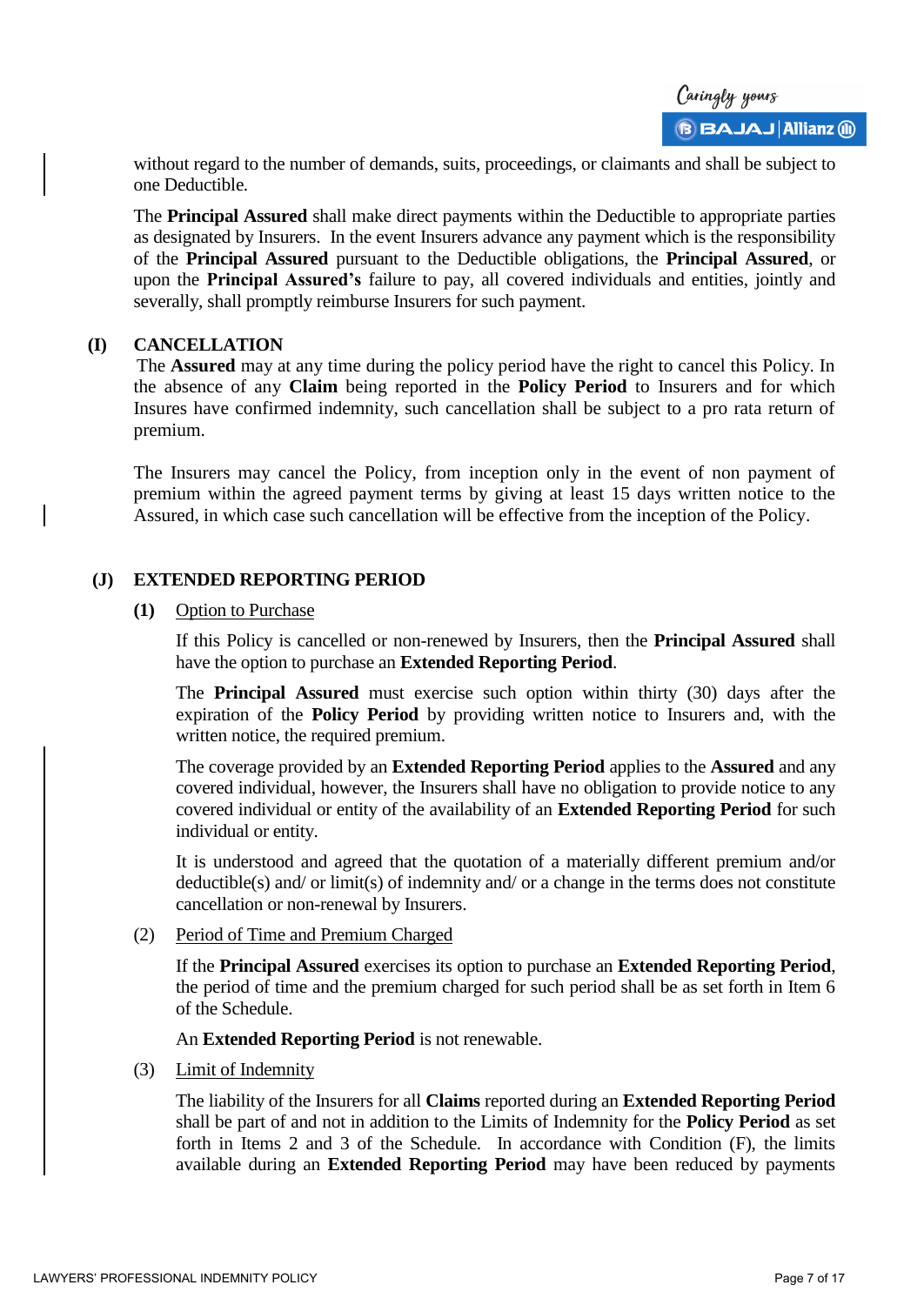during the **Policy Period**, and any payment made during an **Extended Reporting Period** shall also reduce the available Limits of Indemnity.

(4) Premium Fully Earned

The premium paid for an **Extended Reporting Period** shall be deemed fully earned. In the event, however, that the **Assured** purchases any contract of insurance which replaces, in whole or in part, the coverage afforded under this Policy, such period shall cease and the Insurers shall refund, as if unearned, the pro rata portion of the premium.

(5) No Extension of Policy Period

The granting of an **Extended Reporting Period** does not extend the **Policy Period** and such period shall not be construed to be a new policy.

If, during an **Extended Reporting Period**, the **Assured** and/ or any covered individual gives written notice to the Insurers of a **Claim**, that **Claim** shall be deemed to have been made on the last day of the **Policy Period** and any subsequent **Claims** arising out of the same or related acts, errors or omissions shall also be deemed to have been made on the last day of the **Policy Period**.

(6) No Option in the Event of Non-payment of Premium or Fraud

If the Policy is cancelled for non-payment of premium or avoided for misrepresentation, non-disclosure or fraud, then no **Extended Reporting Period** shall be afforded under this Policy.

The written notice required under this Condition shall be forwarded to those identified in Item 9 of the Schedule.

# **(K) SUBROGATION**

It is agreed that Insurers, upon the payment of any **Claim** hereunder, shall become subrogated to the extent of such payment to all the rights and remedies of the **Assured** and/ or any covered individual in respect of such **Claim**, and the **Assured** and/ or any such individual agrees to execute all necessary documents and to otherwise co- operate fully in securing for Insurers all such subrogated rights and remedies. Insurers agree to waive any rights of subrogation against any **Employee** except in respect of any liability arising from or contributed to by any dishonest, fraudulent, criminal or malicious act or omission on the part such individual.

Any amount so recovered shall be apportioned as follows: first, for the repayment of costs and expenses incurred toward subrogation; second, to any amounts paid by the **Assured** and/ or any covered individual in excess of the **Deductible**; third, to any amounts paid by Insurers; fourth, to any amounts paid by any other insurance carrier; and last, to the amount of the applicable **Deductible**.

# **(L) REPRESENTATION OF ASSURED**

The **Principal Assured** has represented, acknowledged and agreed:

- (1) that any and all information and statements supplied by the **Assured** and/ or any covered individual to the Insurers are true, accurate and complete and shall be deemed to constitute material representations made by the **Assured** and/or any such individual or entity;
- (2) that the Insurers have issued this Policy in reliance upon the representations of the **Principal Assured** and/ or any covered individual or entity; and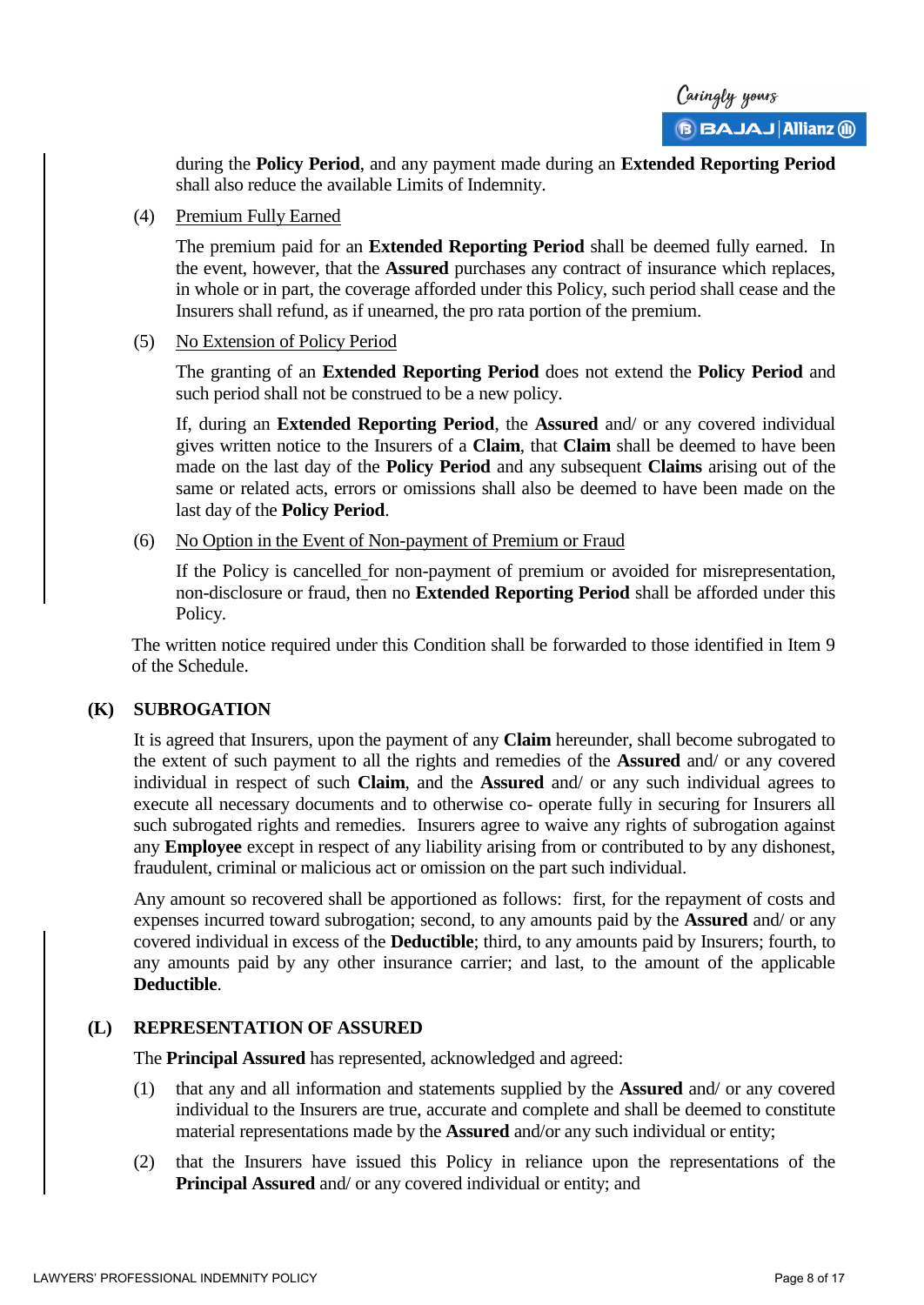

(3) that this Policy, endorsements thereto, together with the completed and signed **Proposal Form** and any and all supplementary information and statements provided by the **Assured** and/ or any covered individual to the Insurers (all of which are deemed to be incorporated herein) embodies all of the agreements existing between the **Assured** and/ or such individual and the Insurers and shall constitute the entire contract between the **Assured** and/ or any such individual and the Insurers

However, Insurers will not avoid this policy for misrepresentation or non-disclosure unless the Assured is unable to provide evidence that any such misrepresentation or non-disclosure was innocent and free from intent to deceive or desire to obtain terms that would otherwise have been unavailable.

#### **(M) POLICY JURISDICTION**

This Policy provides coverage for **Claims** made against the **Assured** and/ or any covered individual or entity which are brought anywhere in the World. However, in respect of any **Claim** brought in the USA or Canada, an additional deductible of USD50,000 will apply in addition to the basic deductible specified in the Schedule.

#### **(N) SERVICE OF PROCESS**

It is agreed that any summons, notice or process to be served upon the Insurers for the purpose of instituting any legal proceedings against them in connection with this Policy may be served upon the firm identified in Item 9 of the Schedule.

# **(O) ARBITRATION**

- (1) Any and all disputes or differences which may arise under, out of, in connection with or in relation to this Policy, or to its existence, validity or termination, or to the determination of the amount or any amounts payable under this Policy, shall be referred to a sole arbitrator to be appointed by the parties to the dispute within 30 days of any party giving notice of arbitration to the other(s). The Insurers shall serve notice on the Insured at its last known address, and the Insured shall serve notice on the Insurers at the address given in the Policy Schedule
- (2) In the event that the parties are unable to agree upon the identity of a sole arbitrator, the aforesaid disputes or differences shall be referred to the decision of 3 arbitrators of whom one shall be appointed in writing by each of the parties within a period of 30 days after the failure to appoint a sole arbitrator and the third (who shall serve as Chairman) shall be appointed by the nominated arbitrators. In case either party shall refuse or fail to appoint an arbitrator within the aforesaid 30 days after receipt of notice in writing requiring an appointment, the other party shall be at liberty to appoint a sole arbitrator who shall thereafter be empowered to conduct the arbitration and determine the disputes or differences referred to him as if he has been appointed a sole arbitrator with the consent of both parties
- (3) The parties shall share the expenses of the arbitrator or arbitral tribunal equally and such expenses, along with the reasonable costs of the successful party in the arbitration, shall be awarded by the arbitrator or arbitral tribunal in favour of the successful party in the arbitration or, where no party can be said to have been wholly successful, to the party who has substantially succeeded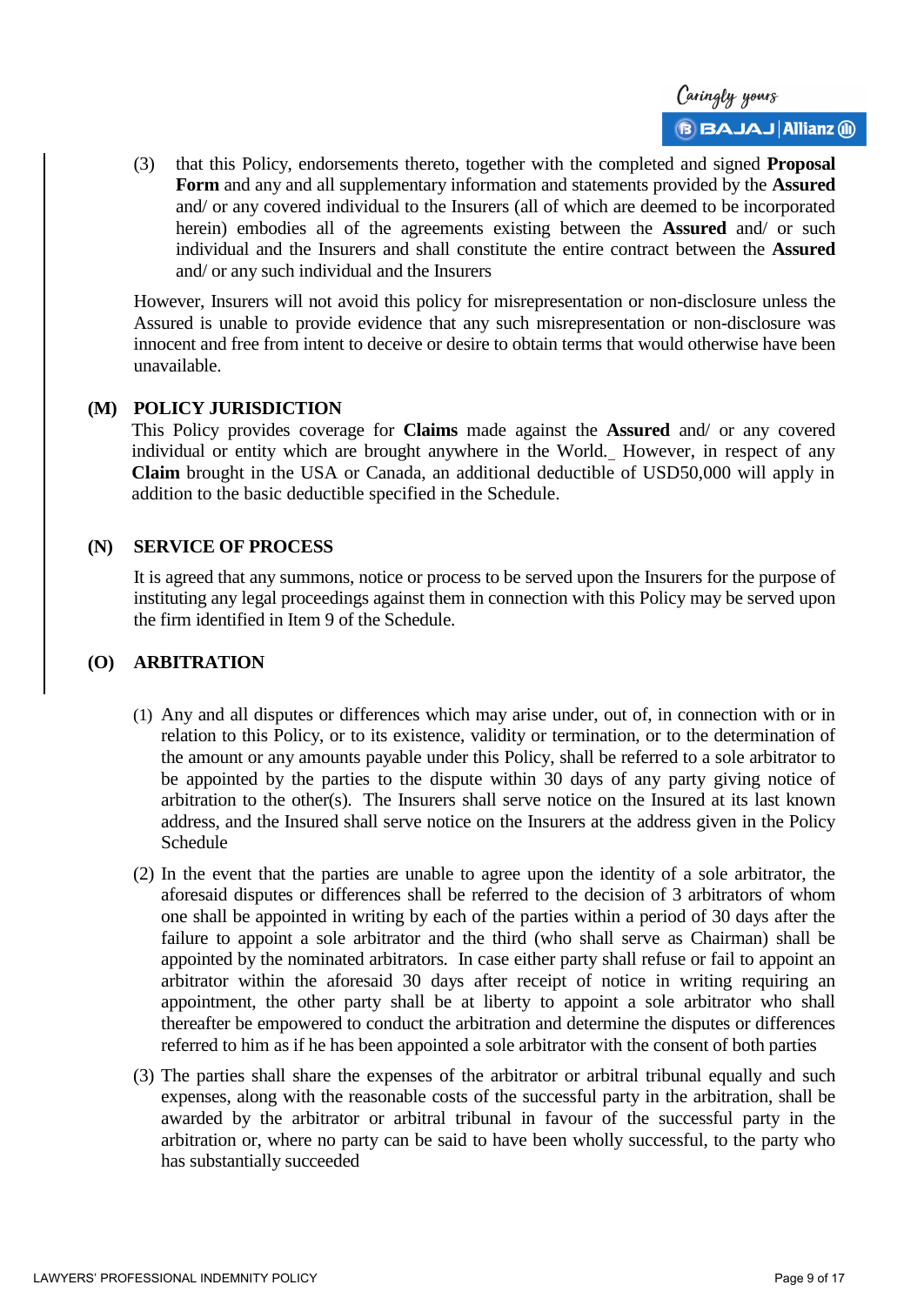

- (4) It is hereby agreed that the place of arbitration shall be India, the language of the arbitration shall be English; the law applicable to and in the arbitration shall be Indian law; the arbitration process will be in accordance with the provisions of the Arbitration & Conciliation Act 1996, as amended from time to time, and only the amount awarded in the arbitration shall be recoverable in respect of the dispute or difference so referred
- (5) It is a condition precedent to any right of action or suit upon this Policy that the award by such arbitrator or arbitrators shall be first obtained
- (6) In the event that these arbitration provisions shall be held to be invalid then all such disputes shall be referred to the exclusive jurisdiction of the Indian courts

### **IV. EXCLUSIONS**

# **THIS POLICY DOES NOT COVER ANY AMOUNT OF DAMAGES OR DEFENCE EXPENSES ARISING OUT OF:**

- **(A)** injury to the body, sickness, or disease sustained by any person, including death resulting from such injuries, or mental injury, mental anguish, mental tension, emotional distress, pain or suffering or shock sustained by any person whether or not resulting from injury to the body, sickness, disease or death of any person unless such Claim is caused by a Professional Indemnity Wrongful Act
- **(B)** any liability assumed under any contract, agreement, express warranty or guarantee except that liability which would have attached to the **Assured** in the absence of such contract, agreement, express warranty or guarantee
- **(C)** the return or payment of commission monies or any other fees, costs or expenses paid to or charged by the **Assured**
- **(D)** damage to or destruction of any tangible property including loss of use thereof, except when covered under the Insuring Clause, except that this Exclusion shall not apply to any loss of documents where coverage is provided under this Policy
- **(E)** any act, error, omission, misstatement, misleading statement, neglect or breach of duty or breach of responsibility, obligation or duty, matter, fact, circumstance, situation, transaction, casualty, or event which:
	- (1) is the subject of any notice given prior to the effective date of this Policy under any other policy; or
	- (2) took place prior to the **Retroactive Date**, or
	- (3) in any way involves or is in any way related to  $(1)$  or  $(2)$  above, or
	- (4) the **Assured** and/or any individual covered under the relevant Insuring Clause, prior to the effective date of this Policy, knew, or could have reasonably foreseen, may be the basis for a **Claim** covered under this Policy or any prior policy, or
	- (5) took place at an entity prior to the date such entity was acquired by the **Assured**, unless specifically agreed to by Insurers pursuant to Condition D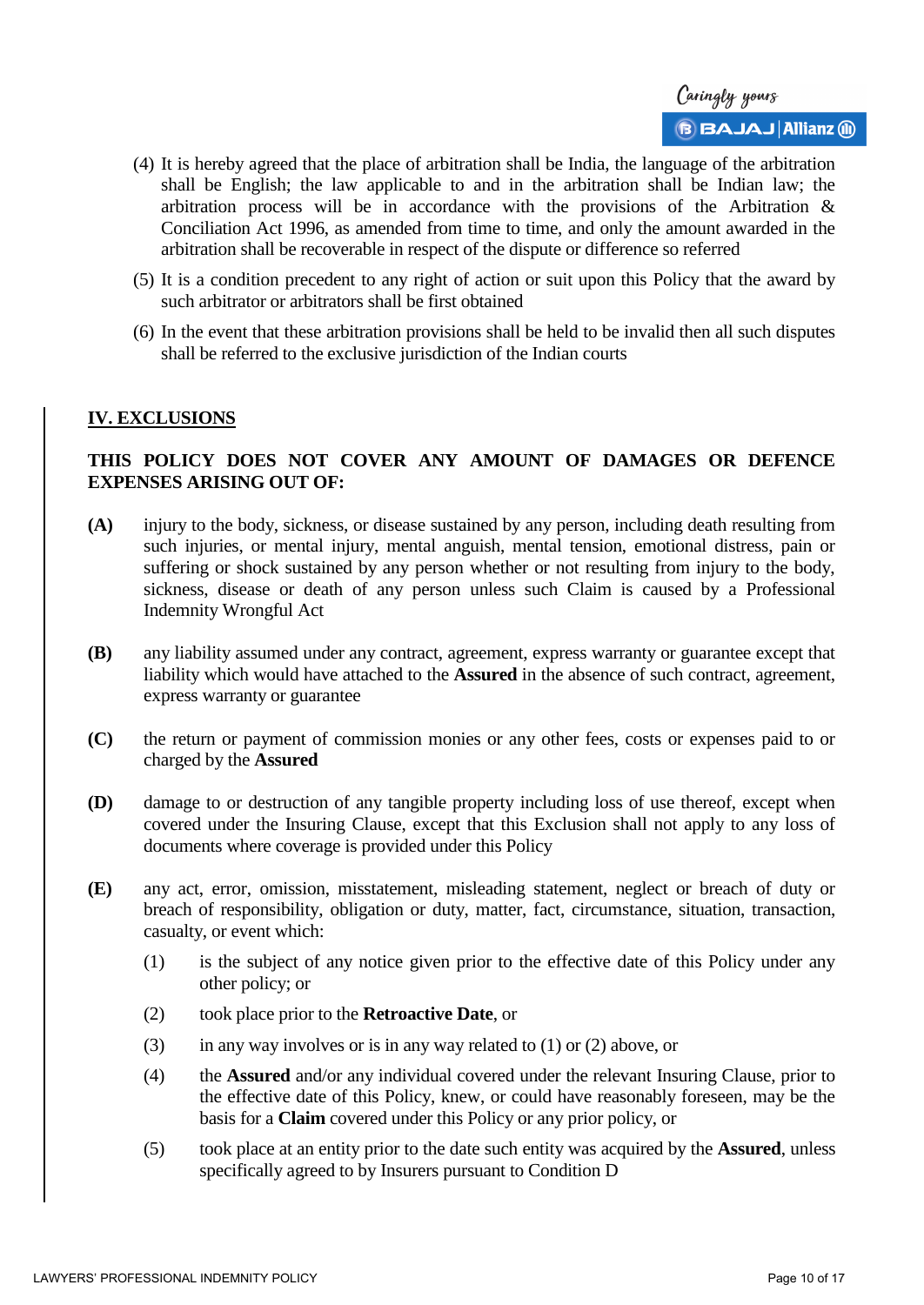

- **(F)** (1) war, invasion, acts of foreign enemies, hostilities or warlike operations (whether war be declared or not), civil war, rebellion, revolution, insurrection, civil commotion assuming the proportions of or amounting to an uprising, military or usurped power; or
	- (2) any act of terrorism.

For the purpose of this exclusion, **act of terrorism** shall mean an act or thing by any person or group(s) of persons, whether acting alone or on behalf of or in connection with or in connivance with or at the instance or instigation of any person or group(s) or organization(s) or association(s), who are committed or proclaimed to be committed for political, religious or ideological purposes, whether such person or group(s) of persons or organization(s) or association(s) are or are not banned by any law, in such a manner or with intent to threaten the unity, integrity, security or sovereignty of India or to strike terror in the people or any section of the people by using bombs, dynamite or other explosive substances or inflammable substances or fire arms or other lethal weapons or by any other means whatsoever, with intend to cause, or likely to cause, death of, or injuries to any person or persons or loss of, or damage to, or destruction of, property or disruption of any supplies or services essential to the life of the community or causes damage or destruction of any property or equipment used or intended to be used for the defense of India or in connection with any other purposes of the Government of India, any State Government or any of their agencies, or detains any person and threatens to kill or injure such person in order to compel the Government or any other person to do or abstain from doing any act. Provided further that for the above acts appropriate criminal prosecution has been initiated by police and charge sheet has been filed in competent court of criminal jurisdiction, either under special law or under general law.

Also excluded is loss, damage, cost or expense of whatsoever nature directly or indirectly caused by, resulting from or in connection with any action taken in controlling, preventing, suppressing or in any way relating to (1) and/ or (2) above.

If the Insurers allege that by reason of this exclusion, any loss, damage, cost or expense is not covered by this insurance the burden of proving the contrary shall be upon the **Assured**.

In the event any portion of this endorsement is found to be invalid or unenforceable, the remainder shall remain in full force and effect

- **(G)** seepage, pollution or contamination of any kind whether sudden or over a long period of time
- **(H)** any nuclear contamination, nuclear reaction or radiation regardless of cause
- **(I)** resulting from the dishonest or fraudulent act of a principal, partner or director of the **Assured**; however, this exclusion will not apply as against any innocent principal, partner or director, provided that no more than one principal, partner or director was aware of or condoned the commission of the dishonest or fraudulent act
- **(J)** resulting from infidelity or wrongful conversion, or any criminal, wilful, intentional or malicious act, error or omission by the **Assured** or anyone acting on its behalf that takes place with the knowledge of or is condoned by any partner, principal or director of the **Assured**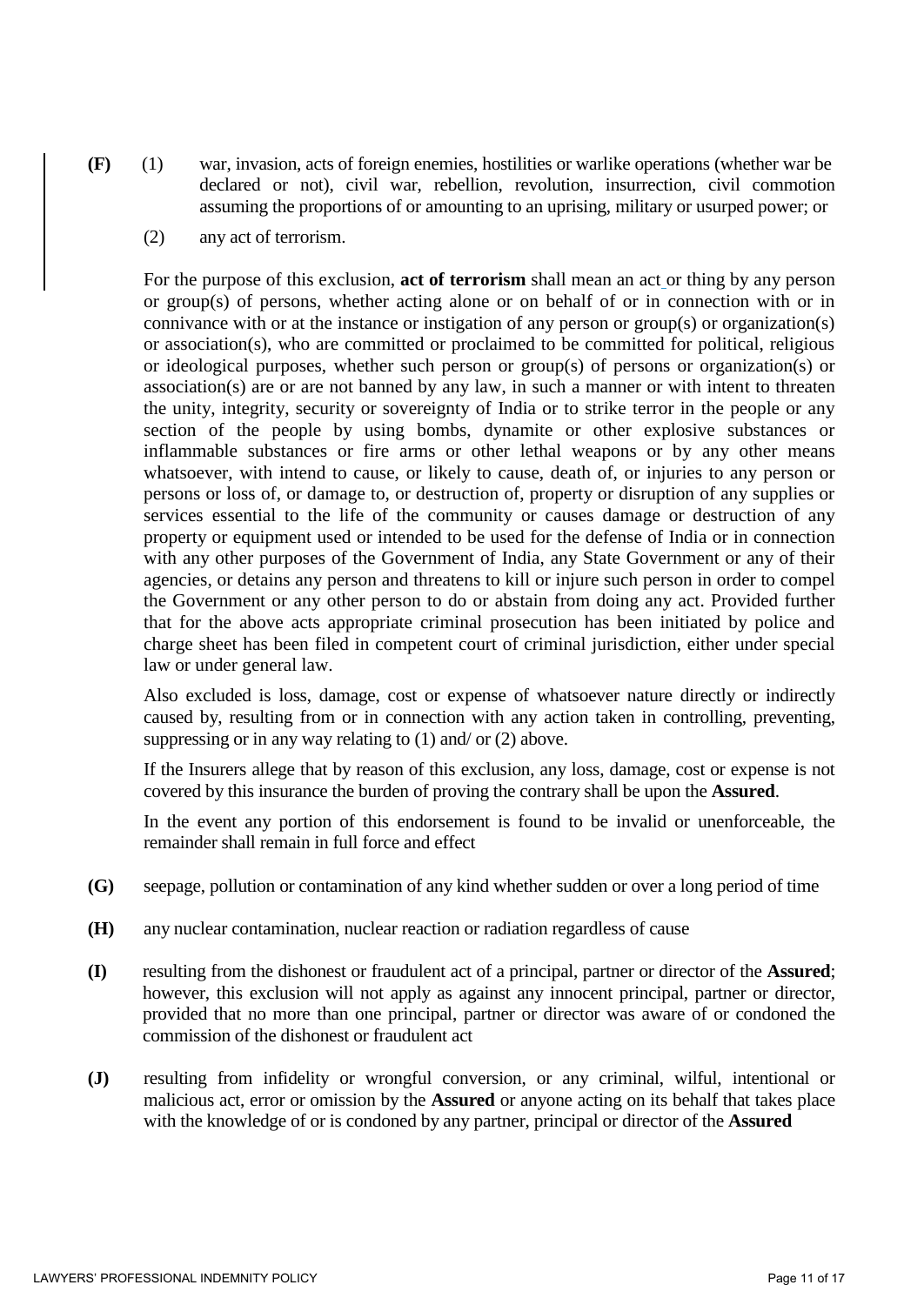- **(K)** a position as an **Outside Director or Officer,** unless such position has been disclosed to Insurers and provided always that the **Outside Entity** has valid directors' & officers' liability insurance cover indemnifying its directors and officers in relation to any wrongful act
- **(L)** any suit or legal or administrative proceeding brought by or on behalf of or in the name or right of any other covered individual or entity under this Policy, except and to the extent that such **Claim** is in the form of a cross- claim, third party claim or otherwise for contribution or indemnity which is part of or results directly from a **Claim** which is not otherwise excluded from this Policy
- **(M)** the Employment Provident Fund Act of 1952 (India), Payment of Gratuity Act 1972 (India), the Employee Pensions Scheme 1995 (India), Employment Retirement Income Security Act of 1974 or the Pensions Act 1995 (UK) or any regulations promulgated there under or similar provisions of any United States of America, International or other National or federal, state or local statutory or common law, except to the extent that such **Claim** is made against the Assured for rendering , or failing to render Professional Services in respect of such legislation
- **(N)** any actual or alleged violations of the Racketeer Influenced and Corrupt Organisations Act 18 USC Section 1961 et seq and any amendments thereto, or any rules or regulations promulgated there under, except to the extent that such **Claim** is made against the Assured for rendering, or failing to render Professional Services in respect of such legislation
- **(O)** any actual or alleged violation of any securities, anti-trust, restraint of trade or unfair trade practices, except to the extent that such **Claim** is made against the Assured for rendering, or failing to render Professional Services in respect of such legislation
- **(P)** based upon, arising out of, directly or indirectly, resulting from or in consequence of, or in any way involving, any act, error, omission, misstatement, misleading statement, neglect or breach of duty or breach of responsibility, obligation or duty, matter, fact, circumstance, situation, transaction, casualty, or event actually or allegedly committed subsequent to a **Change in Control**, unless specifically agreed to by Insurers pursuant to Condition E
- **(Q)** any infringement of Patents, Registered Designs, Trade Marks or Passing-off , except to the extent that such Claim is made against the Assured for rendering, or failing to render Professional Services in respect of the laws of Copyright, Patents, Registered Designs, Trade Marks or Passing-off
- **(R)** any loss sustained by any **Employee** as a beneficiary of any trust or estate except when the **Employee** is a client of the **Assured** and is not involved in the rendering of or failure to render the **Professional Services** relating to the trust or estate.
- **(S)** any **Claim** arising out of any **Employee's** activities as a trustee, partner, officer, director or employee of any employee trust, charitable organisation, corporation, company or business other than that of the **Assured**. It is agreed that this Exclusion shall not apply to any Claim where the Employee's activities described in this paragraph are necessary to perform the Professional Services of the Assured.
- **(T)** any **Claim** made by or against or in connection with any business enterprise (including the ownership, maintenance or care of any property in connection therewith), not named in Item 1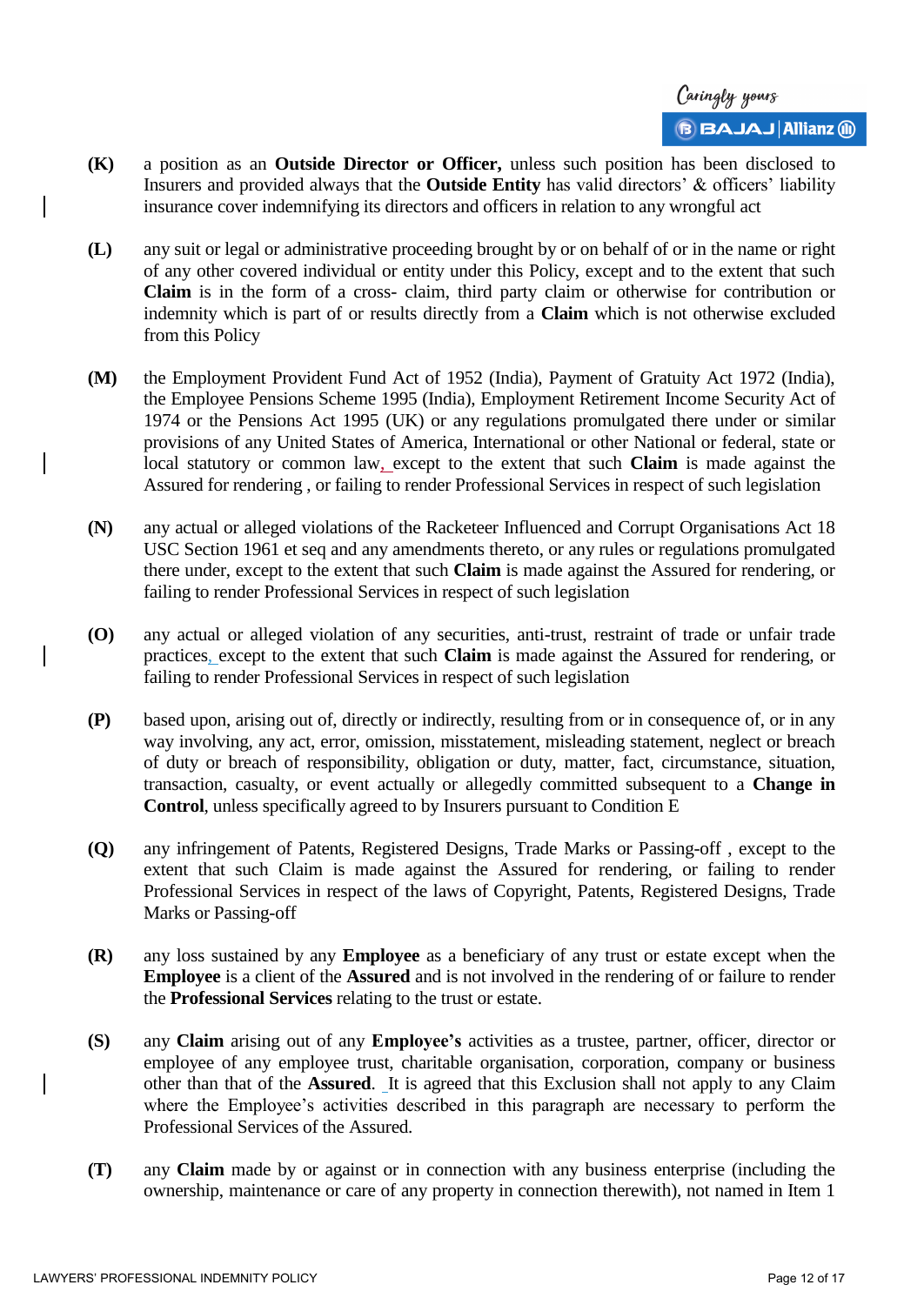of the Schedule, which is owned by any **Assured** and where there is no rendering, or failure to render Professional Services.

- **(U)** any **Claim** arising out of any individual's capacity as an elected public official or as an employee of a governmental body, subdivision, or agency thereof unless the individual is deemed an **Employee** solely by virtue of rendering legal services to such governmental body, the remuneration for which services inures to the benefit of the **Assured**
- **(V)** any **Claim** or that part of any **Claim** demanding return or waiver of fees charged for **Professional Services**

# **V. AUTOMATIC COVERAGE EXTENSIONS**

#### **(A) COURT ATTENDANCE**

For any **Assured** who actually attends court as a witness in connection with a **Claim** notified under and covered by this Policy, Insurers will pay:

| (i) for any principal, partner or director of the <b>Assured</b> : | <b>INR 30,000</b> |
|--------------------------------------------------------------------|-------------------|
| (ii) for any other <b>Employee</b> :                               | <b>INR</b> 15,000 |

per day for each day on which attendance in court has been required

No **Deductible** shall apply to this Extension.

### **(B) LOST DOCUMENTS**

With respect to a third party's documents that are in the custody of the **Assured**:

- (i) for which the **Assured** is legally responsible, and
- (ii) that, during the **Policy Period**, have been destroyed, damaged, lost, distorted, erased or mislaid solely in the performance or non-performance of **Professional Services**,

Insurers will pay the **Assured** for the cost of replacing or restoring such documents, provided that a diligent search has been undertaken for any lost documents.

The coverage provided by this extension is subject to a Limit of Indemnity of INR 20,00,000 in all and a **Deductible** of INR 20,000 for each **Claim**. Any **Claim** under this Extension must be supported by evidence of expenditure and is subject to approval of such expenditure by Insurers. Any **Claim** caused by normal wear and tear, gradual deterioration, or insect, moth or vermin damage is excluded.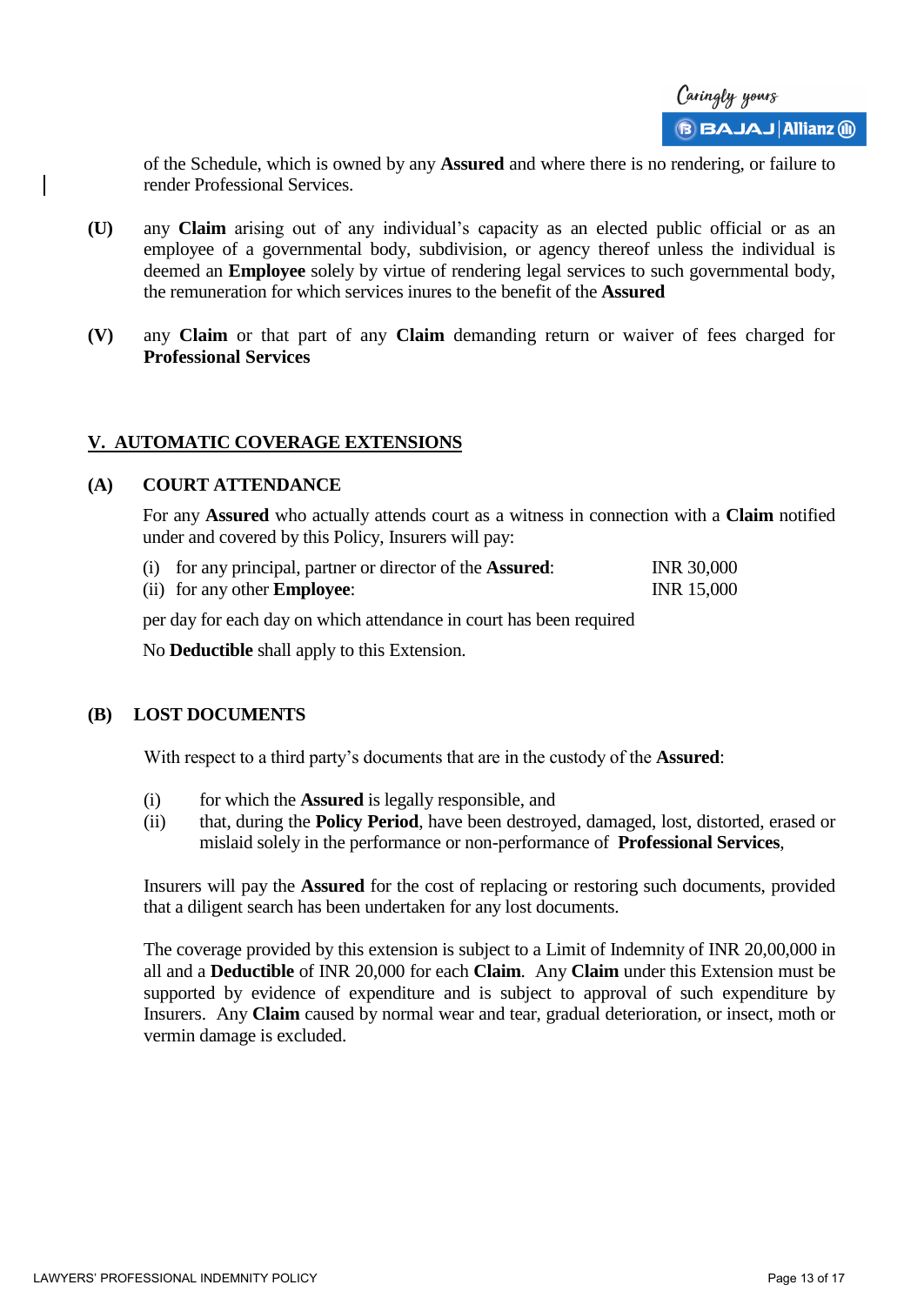#### Caringly yours **BBAJAJ Allianz @**

#### 12. Grievance Redressal Procedure

Bajaj Allianz General Insurance has always been known as a forward looking customer centric organization. We take immense pride in the spirit of service and the culture of keeping customer first in our scheme of things. In order to provide you with top-notch service on all fronts, we have provided you with multiple platforms via which you can always reach one of our representatives.

#### Level 1

In case you have any concern, you may please reach out to our Customer Experience Team through any of the following options:

- Our Website @ https://general.bajajallianz.com/Corp/aboutus/general-insurance-customer-service.jsp
- Call us on our Toll free no 1800 209 5858
- Mail us on bagichelp@bajajallianz.co.in
- Write to Bajaj Allianz General Insurance Co. Ltd.
	- Bajaj Allianz House, Airport Road, Yerwada Pune- 411006

#### Level 2

In case you are not satisfied with the response given to you by our team, you may write to our Grievance Redressal Officer Mr. Jerome Vincent at ggro@bajajallianz. co.in

#### Level 3

If in case, your grievance is not resolved and you wish to talk to our care specialist, please Give a missed on +91 80809 45060 OR SMS <WORRY> To 575758 and our care specialist will call you back

If you are still not satisfied with the solutions provided, write to Mr. Ankit Goenka, Head of Customer experience directly at head. customerservice@ bajajallianz.co.in.

#### Grievance Redressal Cell for Senior Citizens

Bajaj Allianz introduces a dedicated team for all the senior citizens, so no more wait time, no more standing in long queue.

Senior citizens can now contact us on 1800-103-2529 or write to us at seniorcitizen@bajajallianz.co.in

In case your complaint is not fully addressed by the insurer, You may use the Integrated Greivance Management System (IGMS) for escalating the complaint to IRDAI or call 155255 . Through IGMS you can register your complain online and track its status. For registration please visit IRDAI website www.irda.gov.in. If the issue still remains unresolved, You may, subject to vested jurisdiction, approach Insurance Ombudsman for the redressal of the grievance.

| <b>Office Details</b>                                                                                                                                                                                                                                                  | <b>Jurisdiction of Office Union Territory, District)</b> |
|------------------------------------------------------------------------------------------------------------------------------------------------------------------------------------------------------------------------------------------------------------------------|----------------------------------------------------------|
| <b>AHMEDABAD</b><br>Office of the Insurance Ombudsman, Jeevan<br>Prakash Building, 6th floor, Tilak Marg, Relief<br>Road, Ahmedabad - 380 001.<br>Tel.: 079 - 25501201/02/05/06<br>Email: bimalokpal.ahmedabad@ecoi.co.in                                              | Gujarat, Dadra & Nagar Haveli, Daman and Diu.            |
| <b>BENGALURU</b><br>Office of the Insurance Ombudsman, Jeevan<br>Soudha Building, PID No. 57-27-N-19 Ground<br>Floor, 19/19, 24th Main Road, JP Nagar, Ist<br>Phase, Bengaluru - 560 078.<br>Tel.: 080 - 26652048 / 26652049<br>Email: bimalokpal.bengaluru@ecoi.co.in | Karnataka                                                |
| <b>BHOPAL</b><br>Office of the Insurance Ombudsman, Janak Vihar<br>Complex, 2nd Floor, 6, Malviya Nagar, Opp. Airtel<br>Office, Near New Market, Bhopal - 462 003.<br>Tel.: 0755 - 2769201 / 2769202<br>Fax: 0755 - 2769203<br>Email: bimalokpal.bhopal@ecoi.co.in     | Madhya Pradesh Chattisgarh                               |
| <b>BHUBANESHWAR</b><br>Office of the Insurance Ombudsman, 62, Forest<br>park,<br>Bhubneshwar-751009.<br>Tel.: 0674 - 2596461 / 2596455<br>Fax: 0674 - 2596429<br>Email: bimalokpal.bhubaneswar@ecoi.co.in                                                              | Orissa                                                   |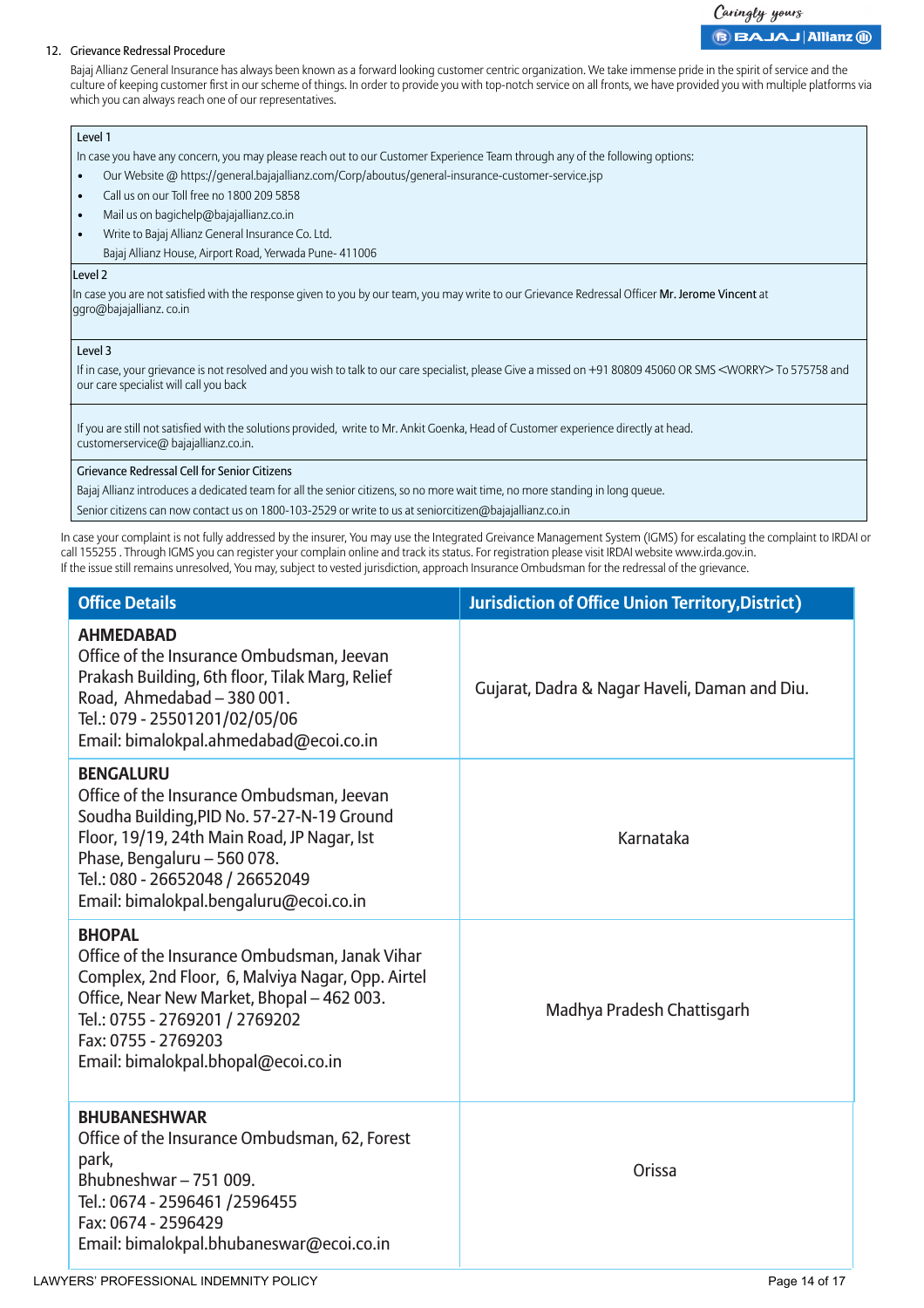| <b>Office Details</b>                                                                                                                                                                                                                                                                        | <b>Jurisdiction of Office Union Territory, District)</b>                         |
|----------------------------------------------------------------------------------------------------------------------------------------------------------------------------------------------------------------------------------------------------------------------------------------------|----------------------------------------------------------------------------------|
| <b>CHANDIGARH -</b><br>Dr. Dinesh Kumar Verma<br>Office of the Insurance Ombudsman, S.C.O. No.<br>101, 102 & 103, 2nd Floor, Batra Building, Sector 17<br>$-$ D, Chandigarh $-$ 160 017.<br>Tel.: 0172 - 2706196 / 2706468<br>Fax: 0172 - 2708274<br>Email: bimalokpal.chandigarh@ecoi.co.in | Punjab, Haryana, Himachal Pradesh, Jammu<br>& Kashmir, Chandigarh                |
| <b>CHENNAI</b><br>Office of the Insurance Ombudsman, Fatima<br>Akhtar Court, 4th Floor, 453, Anna Salai, Tey-<br>nampet, CHENNAI - 600 018.<br>Tel.: 044 - 24333668 / 24335284<br>Fax: 044 - 24333664<br>Email: bimalokpal.chennai@ecoi.co.in                                                | Tamil Nadu,<br>Pondicherry Town and<br>Karaikal (which are part of Pondicherry). |
| <b>DELHI</b><br>Office of the Insurance Ombudsman, 2/2 A,<br>Universal Insurance Building, Asaf Ali Road, New<br>Delhi - 110 002.<br>Tel.: 011 - 23232481/23213504<br>Email: bimalokpal.delhi@ecoi.co.in                                                                                     | Delhi                                                                            |
| <b>GUWAHATI</b><br>Office of the Insurance Ombudsman, Jeevan<br>Nivesh, 5th Floor, Nr. Panbazar over bridge, S.S.<br>Road, Guwahati - 781001 (ASSAM).<br>Tel.: 0361 - 2632204 / 2602205<br>Email: bimalokpal.quwahati@ecoi.co.in                                                             | Assam, Meghalaya, Manipur, Mizoram, Aruna-<br>chal Pradesh, Nagaland and Tripura |
| <b>HYDERABAD</b><br>Office of the Insurance Ombudsman, 6-2-46,<br>1st floor, ""Moin Court"", Lane Opp. Saleem<br>Function Palace, A. C. Guards, Lakdi-Ka-Pool,<br>Hyderabad - 500 004.<br>Tel.: 040 - 67504123 / 23312122<br>Fax: 040 - 23376599<br>Email: bimalokpal.hyderabad@ecoi.co.in   | Andhra Pradesh, Telangana, Yanam and part of<br><b>Territory of Pondicherry</b>  |
| <b>JAIPUR</b><br>Office of the Insurance Ombudsman,<br>Jeevan Nidhi - II Bldg., Gr. Floor,<br>Bhawani Singh Marg,<br>Jaipur - 302 005.<br>Tel.: 0141 - 2740363<br>Email: Bimalokpal.jaipur@ecoi.co.in                                                                                        | Rajasthan.                                                                       |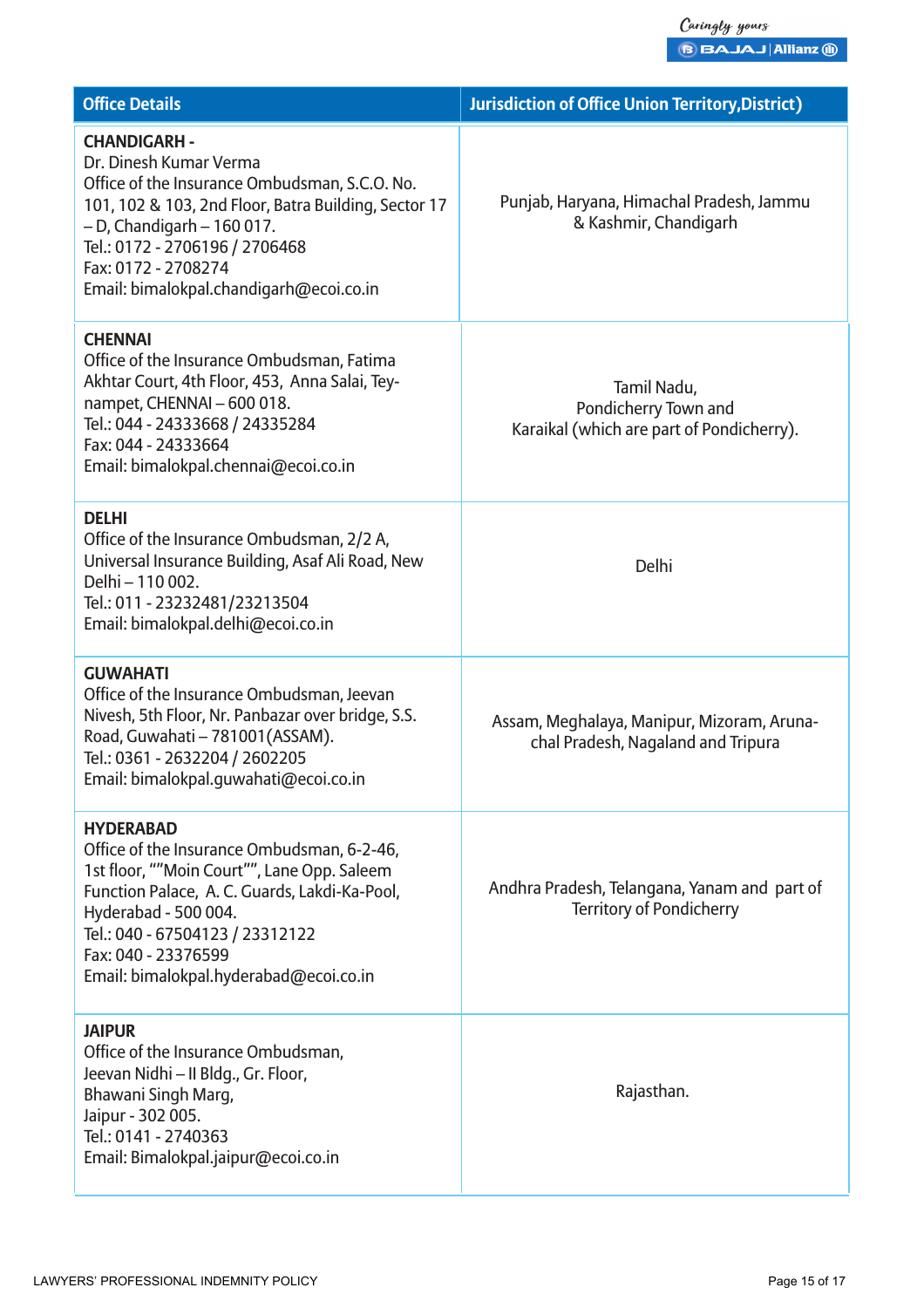| <b>Office Details</b>                                                                                                                                                                                                                               | <b>Jurisdiction of Office Union Territory, District)</b>                                                                                                                                                                                                                                                                                                                                                                                                                                                  |
|-----------------------------------------------------------------------------------------------------------------------------------------------------------------------------------------------------------------------------------------------------|-----------------------------------------------------------------------------------------------------------------------------------------------------------------------------------------------------------------------------------------------------------------------------------------------------------------------------------------------------------------------------------------------------------------------------------------------------------------------------------------------------------|
| <b>ERNAKULAM</b><br>Office of the Insurance Ombudsman, 2nd Floor,<br>Pulinat Bldg., Opp. Cochin Shipyard, M. G. Road,<br>Ernakulam - 682 015.<br>Tel.: 0484 - 2358759 / 2359338<br>Fax: 0484 - 2359336<br>Email: bimalokpal.ernakulam@ecoi.co.in    | Kerala, Lakshadweep, Mahe-a part of<br>Pondicherry                                                                                                                                                                                                                                                                                                                                                                                                                                                        |
| <b>KOLKATA</b><br>Office of the Insurance Ombudsman, Hindustan<br>Bldg. Annexe, 4th Floor,<br>4, C.R. Avenue, KOLKATA - 700 072.<br>Tel.: 033 - 22124339 / 22124340<br>Fax: 033 - 22124341<br>Email: bimalokpal.kolkata@ecoi.co.in                  | West Bengal, Sikkim, Andaman & Nicobar<br><b>Islands</b>                                                                                                                                                                                                                                                                                                                                                                                                                                                  |
| <b>LUCKNOW</b><br>Office of the Insurance Ombudsman, 6th Floor,<br>Jeevan Bhawan, Phase-II, Nawal Kishore Road,<br>Hazratganj, Lucknow - 226 001.<br>Tel.: 0522 - 2231330 / 2231331<br>Fax: 0522 - 2231310<br>Email: bimalokpal.lucknow@ecoi.co.in  | Districts of Uttar Pradesh:<br>Laitpur, Jhansi, Mahoba, Hamirpur, Banda,<br>Chitrakoot, Allahabad, Mirzapur, Sonbhab-<br>dra, Fatehpur, Pratapgarh, Jaunpur, Varanasi,<br>Gazipur, Jalaun, Kanpur, Lucknow, Unnao, Sita-pur,<br>Lakhimpur, Bahraich, Barabanki, Raebareli,<br>Sravasti, Gonda, Faizabad, Amethi, Kaushambi,<br>Balrampur, Basti, Ambedkarnagar, Sultanpur,<br>Maharajgang, Santkabirnagar, Azamgarh,<br>Kushinagar, Gorkhpur, Deoria, Mau, Ghazipur,<br>Chandauli, Ballia, Sidharathnagar |
| <b>MUMBAI</b><br>Office of the Insurance Ombudsman, 3rd Floor,<br>Jeevan Seva Annexe, S. V. Road, Santacruz (W),<br>Mumbai - 400 054.<br>Tel.: 022 - 26106552 / 26106960<br>Fax: 022 - 26106052<br>Email: bimalokpal.mumbai@ecoi.co.in              | Goa, Mumbai Metropolitan Region excluding<br>Navi Mumbai & Thane                                                                                                                                                                                                                                                                                                                                                                                                                                          |
| <b>NOIDA</b><br>Office of the Insurance Ombudsman, Bhagwan<br>Sahai Palace 4th Floor, Main Road, Naya Bans,<br>Sector 15, Distt: Gautam Buddh Nagar,<br>U.P-201301.<br>Tel.: 0120-2514250 / 2514252 / 2514253 Email:<br>bimalokpal.noida@ecoi.co.in | State of Uttaranchal and the following Districts of<br>Uttar Pradesh: Agra, Aligarh, Bagpat, Bareilly, Bijnor,<br>Budaun, Bulandshehar, Etah, Kanooj,<br>Mainpuri, Mathura, Meerut, Moradabad,<br>Muzaffarnagar, Oraiyya, Pilibhit, Etawah,<br>Farrukhabad, Firozbad, Gautambodhanagar,<br>Ghaziabad, Hardoi, Shahjahanpur, Hapur, Sham-li,<br>Rampur, Kashganj, Sambhal, Amroha, Hathras,<br>Kanshiramnagar, Saharanpur                                                                                  |